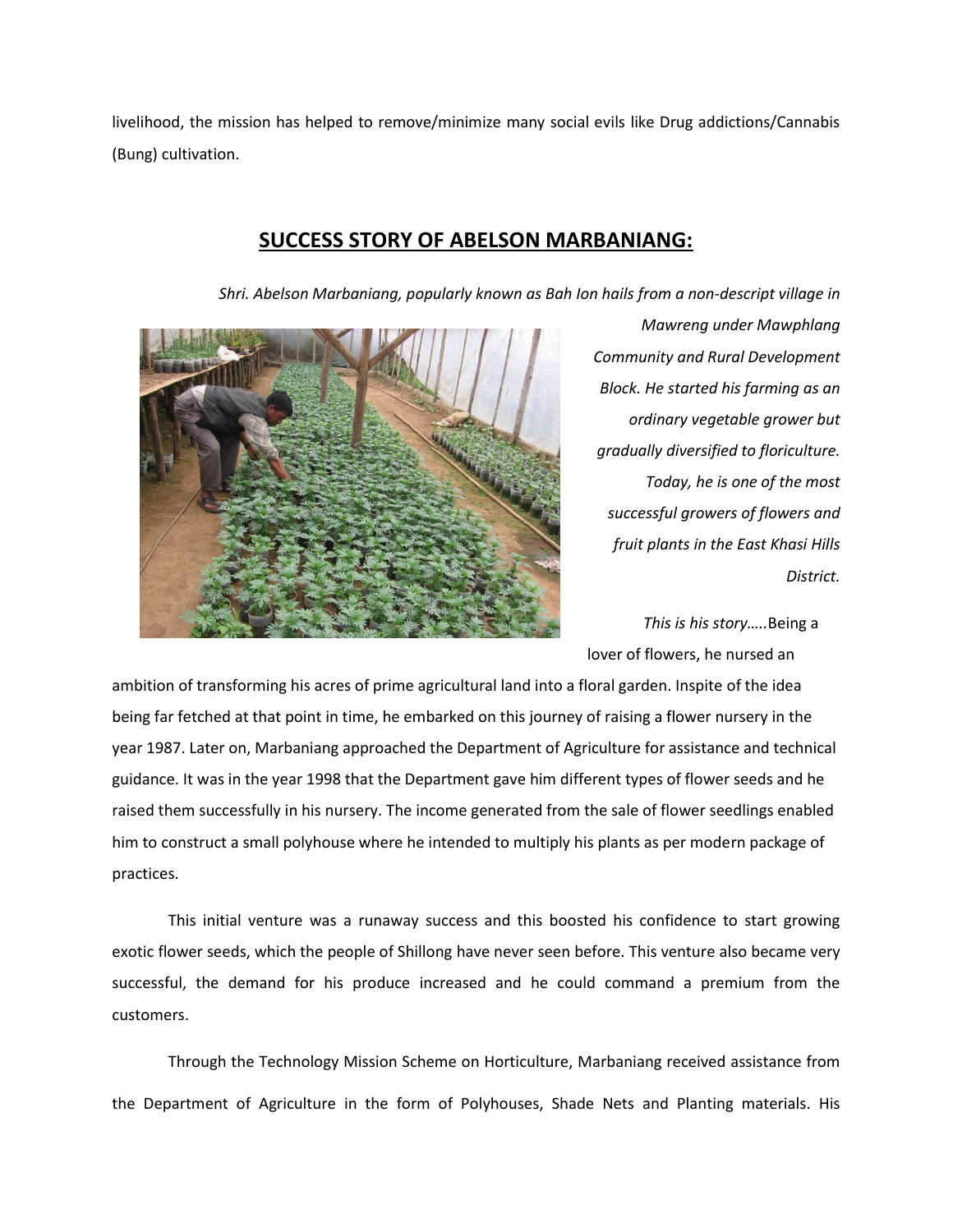sincerity, dedication and hard work paid off when the Department assisted him with a modern prefabricated polyhouse for raising Carnations, Orchids, Gerberas and other flowers. He vigorously attended advanced level training programmes in Kolkata, Delhi, Sikkim and Darjeeling. These exposure trips broadened his outlook and his confidence level increased. He became more enterprising while his desire to acquire the latest know-how and technology also grew. He began to take part regularly in the Autumn Flower Show arranged by the Shillong Agri-Horticulture Society and his exquisite potted Chrysanthemum bagged many prizes.

In the year 2003-04, the Department assisted him in establishing a private nursery for temperate fruits. He was trained by departmental officials on various techniques of grafting and root stock multiplication. He managed to raise a large quantity of planting materials within a year. It was very interesting to note that he had also developed a good marketing network, where he market his produce such as flower seedlings, potted plants, cut flowers and fruit trees saplings to vendors from Shillong and adjoining areas

From his own resources, Marbaniang succeeded in erecting several polyhouses. He is not only also a person with creativity and innovation, but also a practitioner who does not mind sharing his skills with other fellow farmers desiring to erect such type of structures. He said *"After seeing the workers who came to construct my modern polyhouse, I realized that I can also try making such type of structures on my own, so that other farmers can benefit"*. Presently, his nursery is generating a net income of 1.5 lakh rupees per annum from the sale of planting materials. He has also managed to buy a new plot of land to expand his business enterprise.

The Department frequently invites him to share his experiences and success story during various training programmes. Abelshon credited his success to the untiring efforts of the departmental officials who have motivated him right from the beginning to start this venture. He hoped that someday the